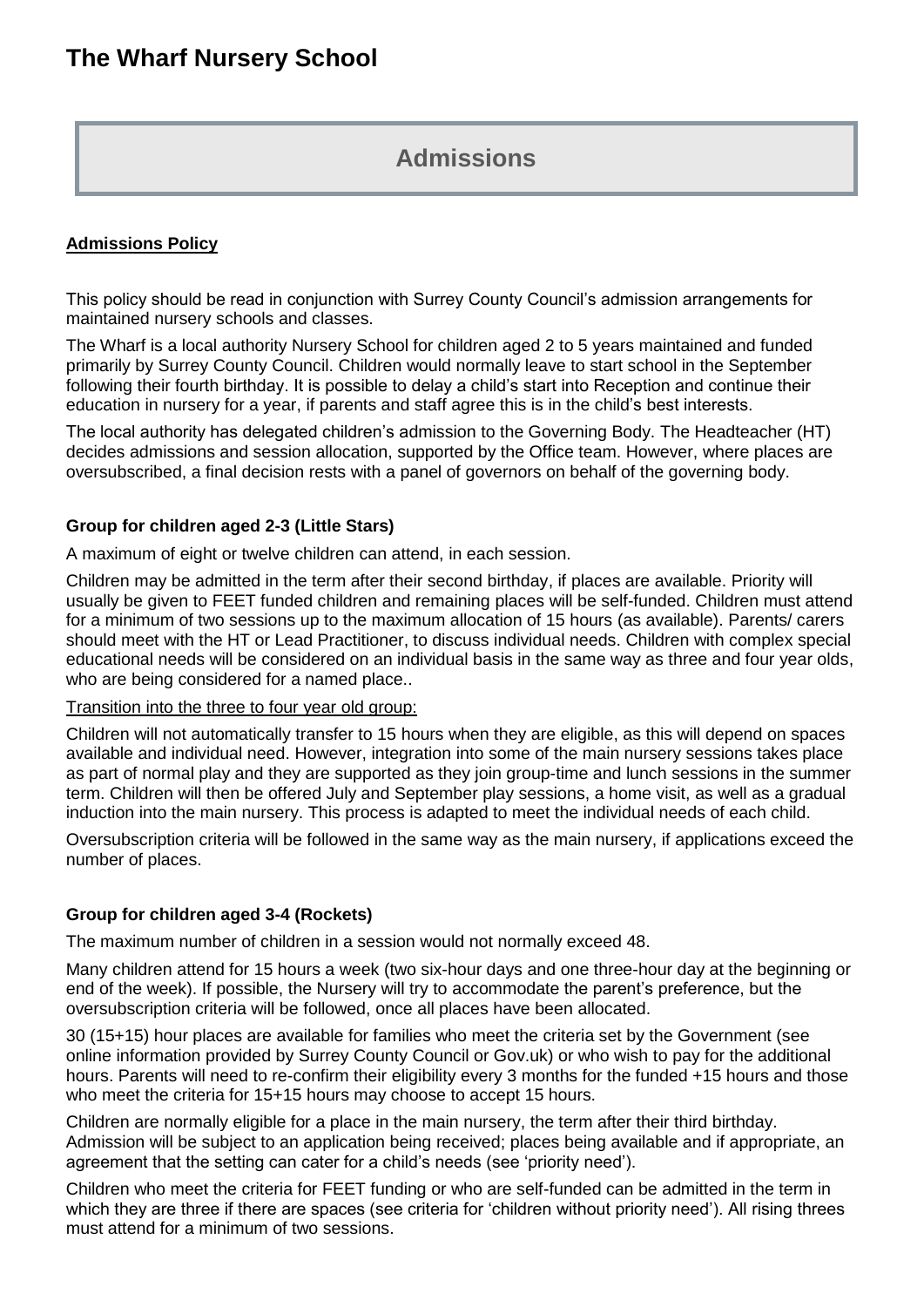## **The Application Process**

Names are accepted onto the 'expression of interest' list at any time, but most children start in September and these places are usually allocated by the end of the Spring term. If there are spaces, children may start as soon as they are eligible.

Parents/carers are encouraged to make an appointment to visit the nursery and complete an application form. Families are asked to contact the nursery again before their child is two to share any additional information and confirm that they would still like a place.

When the demand for places exceeds the number available, the priority for admission is given according to the oversubscription criteria set out below.

Discussions with professionals involved and representatives from Surrey may form part of this process where there are family or individual needs.

#### **Named Place Allocation**

We currently have an agreement with Surrey County Council to offer named places (8 x 15 hour equivalent) for children who have varying and complex needs: For example, speech, language and communication needs; Autistic Spectrum Disorder; Global Developmental Delay or physical/ sensory needs. These places are funded via Early Intervention Funding (EIF). The Wharf works closely with parents/carers and other professionals before deciding if an individual child's needs can be met and a place offered. EIF applications are made to the LA before the end of the summer term to confirm funding arrangements for the following September.

#### **Criteria for oversubscription to the five named places**

These places are allocated to children with a learning need for a place, where it can be demonstrated that no other nursery can meet these needs. Resources available and the number of children already accessing additional support will be considered.

Where any category is oversubscribed, applicants will be ranked according to date when the nursery received the application form and HT has the final say.

#### **Oversubscription criteria for 15 hour / plus 15 hour places (30 hours) Children with a priority need**:

- 1. Looked after and previously looked after children
- 2. Children with a social/medical need for a place. There should be documentary evidence to support this claim and children do not have to fit the 'named child' criteria. This may be as a result of Early Years Pupil Premium, subject to a Child Protection plan or have English as an Additional Language.
- 3. Children who have a sibling expected to be attending the nursery on the date of admission.

#### **Other factors which will be considered for children without priority need**:

- **3-4s**: 1. Children who will be 4 years old during the year, as they are likely to have only one year at Nursery.
	- 2. Children who were FEET funded as 2 year olds
	- 3. Younger siblings of children who have attended in the last three years
- **2-3s:** 1. Children who will be three in that academic year.
	- 2. Younger siblings of children who have attended in the last three years